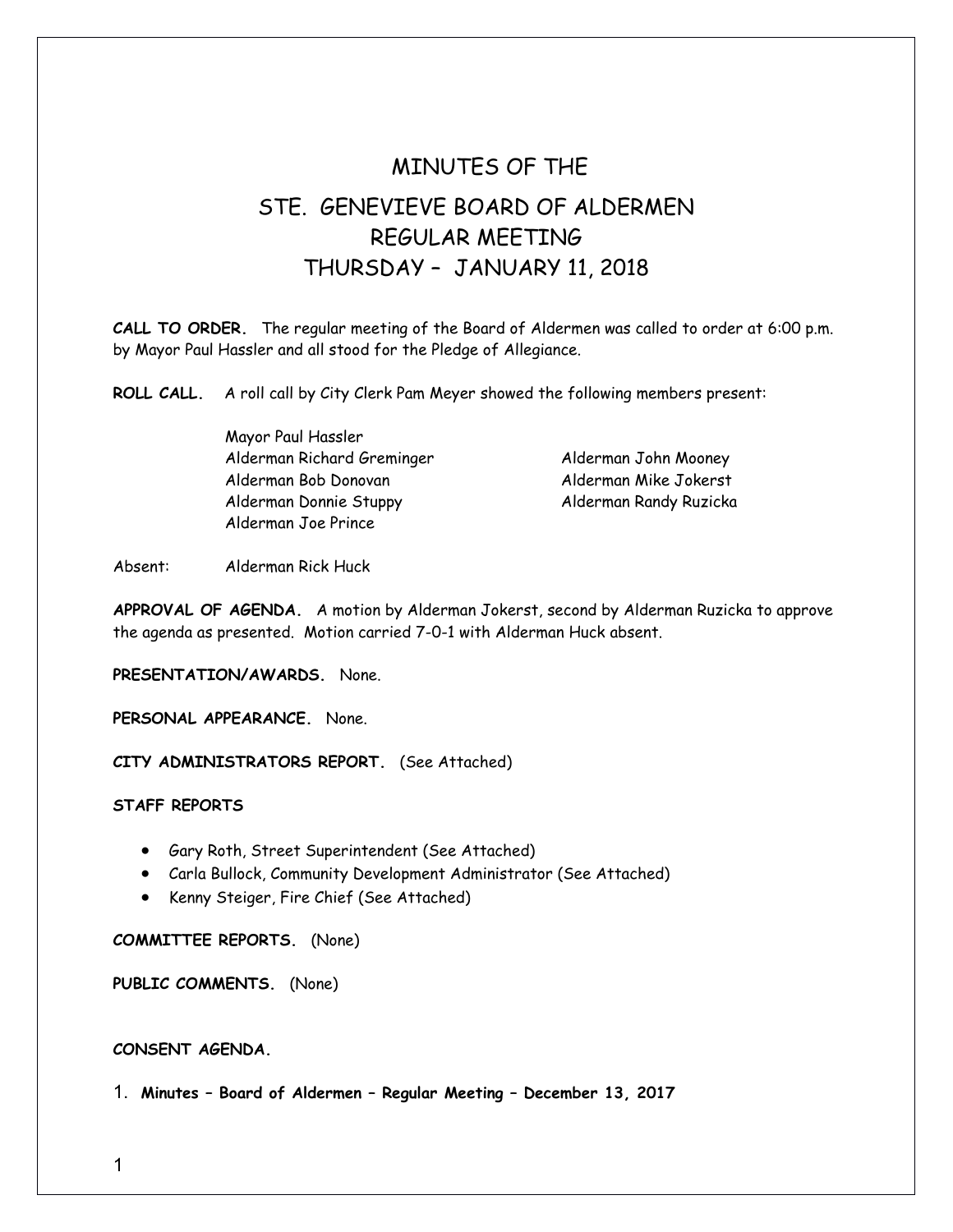- 2. **Demolition Permit Request Mark Grither is seeking a permit to remove the shed located on the side near the rear or the property at 158 S. Tenth Street.**
- 3. **RESOLUTION 2018-12. A RESOLUTION RE-APPOINTING GARY SMITH TO THE STE. GENEVIEVE PLANNING AND ZONING COMMISSION.**

A motion by Alderman Stuppy, second by Alderman Jokerst to approve the consent agenda as presented. Motion carried 7-0-1 with Alderman Huck absent.

## **OLD BUSINESS.**

**BILL NO. 4203. AN ORDINANCE OF THE CITY OF STE. GENEVIEVE AUTHORIZING A CONTRACT WITH MOORE FENCE FOR THE INSTALLATION OF FENCE AT THE STREET SHED LOCATED AT 590 MARKET STREET IN AN AMOUNT NOT TO EXCEED EIGHT THOUSAND ONE HUNDRED FIFTY DOLLARS (\$8,150.00). 2nd READING.** A motion by Alderman Ruzicka, second by Alderman Stuppy, Bill No. 4203 was placed on its second and final reading, read by title only, considered and passed by a roll call vote as follows: Ayes: Alderman John Mooney, Alderman Mike Jokerst, Alderman Bob Donovan. Alderman Donald Stuppy, Alderman Joe Prince, Alderman Dick Greminger and Alderman Randy Ruzicka. Nays: None Absent: Alderman Richard Huck Motion carried 7-0-1. Thereupon Bill No. 4203 was declared Ordinance No. 4135 signed by the Mayor and attested by the City Clerk.

**BILL NO. 4204. AN ORDINANCE APPROVING A BUDGET AMENDMENT TO THE CITY OF STE. GENEVIEVE FISCAL YEAR 2018 BUDGET RELATING TO THE WATER FUND #030. 2nd READING.** A motion by Alderman Jokerst, second by Alderman Prince, Bill No. 4204 was placed on its second and final reading, read by title only, considered and passed by a roll call vote as follows: Ayes: Alderman John Mooney, Alderman Mike Jokerst, Alderman Bob Donovan, Alderman Donald Stuppy, Alderman Joe Prince, Alderman Dick Greminger and Alderman Randy Ruzicka. Nays: None Absent: Alderman Richard Huck Motion carried 7-0-1. Thereupon Bill No. 4204 was declared Ordinance No. 4136 signed by the Mayor and attested by the City Clerk.

**BILL NO. 4205. AN ORDINANCE AMENDING THE CITY OF STE. GENEVIEVE CODE OF ORDINANCES CHAPTER 500: BUILDINGS AND BUILDING REGULATIONS; ATRICLE I IN GENERAL; SECTION 500.010 DEMOLITION OF BUILDINGS – PERMIT REQUIRED AND SECTION 500.020 DEMOLITION OF BUILDINGS – ISSUANCE-DENIAL. 2nd READING.** A motion by Alderman Prince, second by Alderman Mooney, Bill No. 4205 was placed on its second and final reading, read by title only, considered and passed by a roll call vote as follows: Ayes: Alderman John Mooney, Alderman Mike Jokerst, Alderman Bob Donovan, Alderman Donald Stuppy, Alderman Joe Prince, Alderman Dick Greminger and Alderman Randy Ruzicka. Nays: None Absent: Alderman Richard Huck Motion carried 7-0-1. Thereupon Bill No. 4205 was declared Ordinance No. 4137 signed by the Mayor and attested by the City Clerk.

## **NEW BUSINESS.**